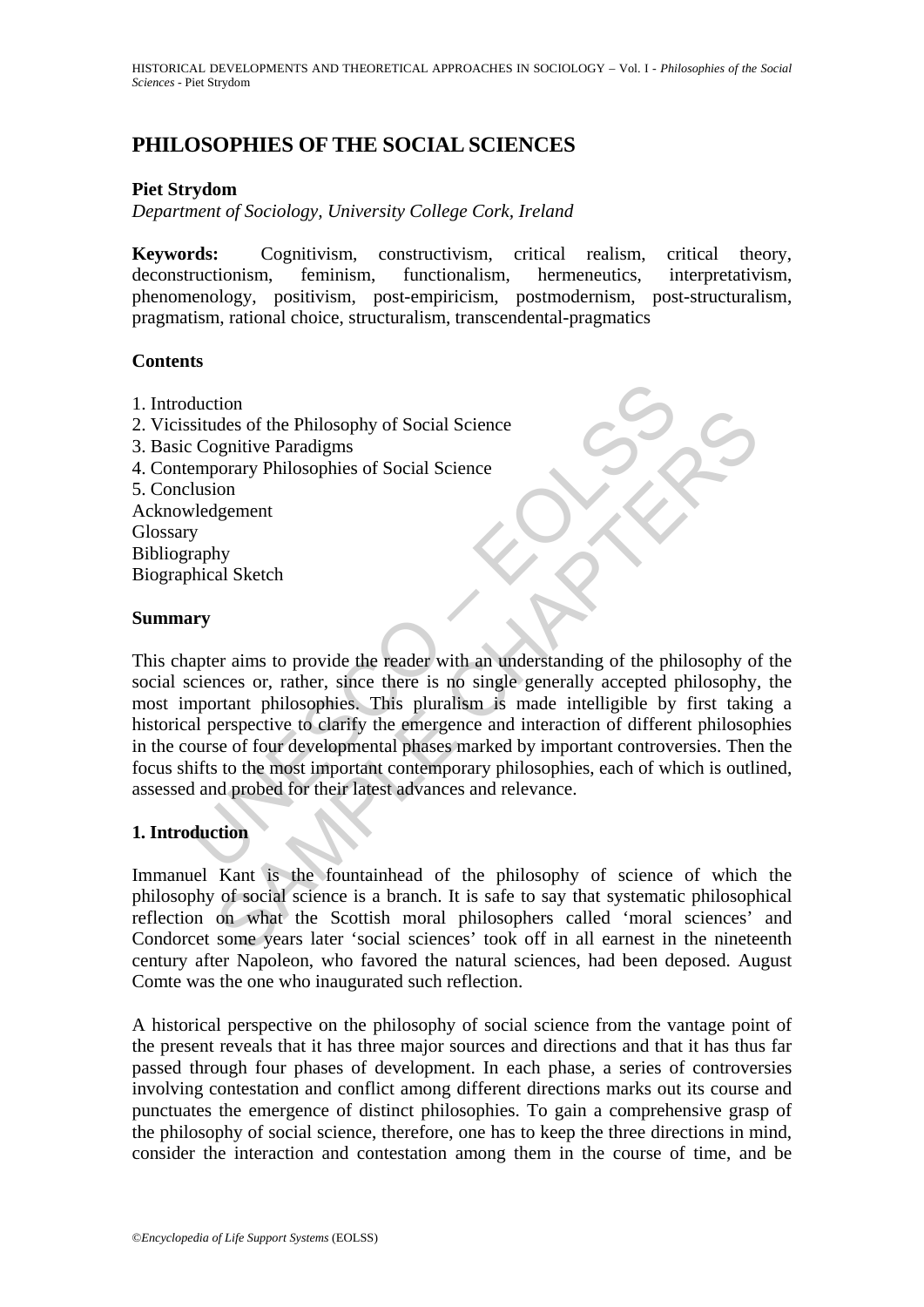sensitive to the internal differentiation and extrapolation of each of the basic directions.

# **1.1. Sources and directions**

The philosophy of social science's principal sources of inspiration, which are at bottom responsible for its internal diversity and plurality, are intimately connected with momentous historical events of the Renaissance period – viz. the sixteenth-century Reformation, the mid-seventeenth-century institutionalization of modern science, and finally the eighteenth-century Enlightenment movement against absolutism. From these events run three major intertwined developments carrying the major directions of the discipline: hermeneutics, science and critique (see Table 1).

| <b>Period</b> | <b>Historical Source</b>                           | <b>Direction</b> |
|---------------|----------------------------------------------------|------------------|
| Renaissance   | institutionalization of science science/positivist |                  |
|               | Reformation                                        | hermeneutics     |
|               | Enlightenment                                      | critique         |

Table 1: Historical Sources and Directions of the Philosophy of Social Science

## **1.1.1. Hermeneutics**

**Period Historical Source Direction**<br>
Institutionalization of science science/positive<br>
Renaissance **Reformation Exerce Exception**<br> **Exerce Except Follow Control**<br> **Exerce Except Follow Control**<br> **Exerce Exerce Alterna** Institutionalization of science science/positivity<br>
Renaissance Institutionalization of science science/positivity<br>
Renaissance Reformation<br>
Institutionalization of science science/positivity<br>
Renaissance Reformation<br>
Inst During the Reformation and Counter-Reformation, a battle was fought over the interpretation of the Bible and in this context hermeneutics, or the ancient-medieval doctrine of interpretation extended by the Humanists' philological method, was revitalized. It provided a basis not only for the seventeenth and eighteenth-century concern with interpretation, particularly Giambattista Vico's defense of interpretation against the emerging scientific method, but also for the nineteenth-century formalization of hermeneutics as a human scientific method by Friedrich Schleiermacher, Johann Gustav Droysen and Wilhelm Dilthey, and its twentieth-century broadening by Martin Heidegger and Hans-Georg Gadamer. This broadening in turn depended on Edmund Husserl's introduction of phenomenology and Heidegger's subsequent forging of hermeneutic-phenomenology. Along the way, this interpretative tradition would impact significantly on leading European and American social scientists and philosophers such as Max Weber, George Herbert Mead, Karl Mannheim, Alfred Schutz, Ludwig Wittgenstein and, still later, Karl-Otto Apel and Jürgen Habermas as well as on the late twentieth-century 'interpretative turn' in the Anglo-American and French humanities and social sciences, led by Peter Winch, William Dray, Charles Taylor, Jacques Derrida and Richard Rorty.

# **1.1.2. Science**

In the wake of Galileo's successful mathematization of nature and the subsequent institutionalization of modern science in the Royal Society and the *Académie des Sciences* in 1662 and 1666 respectively, the scientific method became consolidated and confirmed through Isaac Newton's work and a series of scientific revolutions in physics, chemistry and biology. Inspired by Enlightenment philosophers like David Hume in Scotland and Condillac and Condorcet in France, and under the impression of the prestige and spectacular achievements of the natural sciences, authors such as Henri de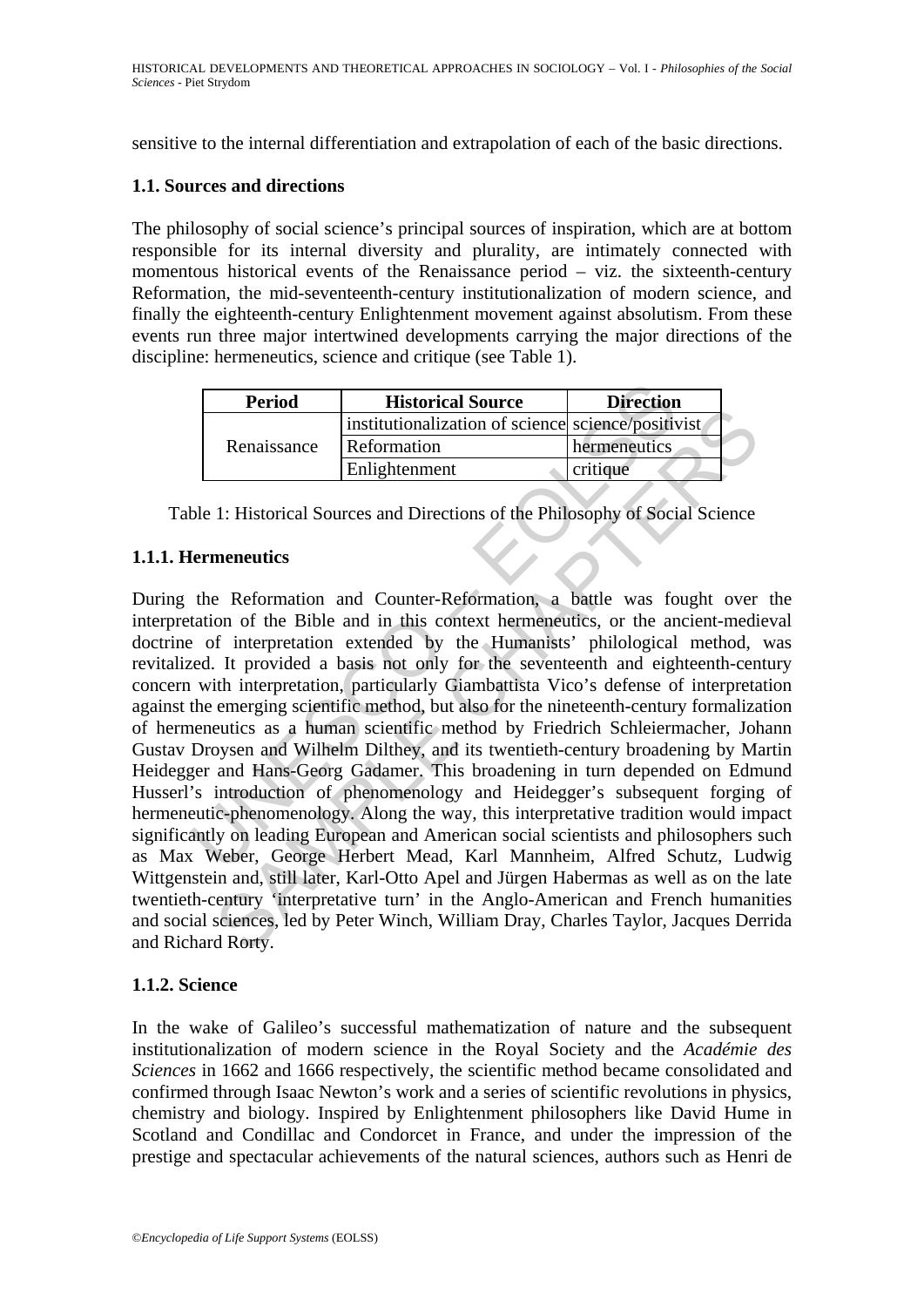Saint-Simon, particularly August Comte who coined the phrase, and his followers John Stuart Mill and Émile Durkheim formulated the 'positivist' doctrine. Via the critical positivism of Ernst Mach, this doctrine would be carried forward in modified form during the first part of the twentieth century by the 'neo-positivism' promoted by the Vienna Circle. From its inception, through its explicit formulation, to its efflorescence, however, positivism was accompanied by an undercurrent of criticism from closely related historicist (William Whewell), pragmatist (Charles S Peirce), conventionalist (Henri Poincaré) and realist (Émile Meyerson) perspectives. Due to both internal tensions fed especially by Wittgenstein's later language philosophy and external criticisms from interpretative and critical viewpoints, positivism broke down between the 1950s and 1970s to make way for 'post-positivism' or 'post-empiricism'. In this context, not only the historicist, pragmatist, conventionalist and realist tendencies were able to assert themselves, but also the long marginalized social scientific interpretative and critical traditions. The demise of positivism's hegemonic position and authority in the wake of the interpretative turn and the consequent emergence of a situation of philosophical pluralism undoubtedly represents the most crucial event in the history of the philosophy of social science, particularly for an understanding of the contemporary state-of-the-art.

# **1.1.3. Critique**

From the instortion to the may be interestingularized social scientifical traditions. The demise of positivism's hegemonic position are of the interpretative turn and the consequent emergence of the interpretative turn an It raditions. The demise of positivism's hegemonic position and authorities<br>of the interpretative turn and the consequent emergence of a situation<br>call pluralism undoubtedly represents the most crucial event in the histor The aforementioned concerns with interpretation and especially science were also present in the Enlightenment, but most characteristic from the perspective of the philosophy of the social sciences was its doctrine of critique. During his exile in Holland where he also met John Locke, the Frenchman Pierre Bayle gave critique its first coherent formulation in the late seventeenth century. Subsequently, the French Enlightenment thinkers Montesquieu, Voltaire and Diderot broadened it into socioinstitutional and political critique which was adopted in more conservative form by Adam Ferguson and John Millar, the first real sociologists of the Scottish Enlightenment. While mediated by Kant's three 'Critiques' (*Critique of Pure Reason* 1781, *Critique of Practical Reason* 1788, and *Critique of Judgement* 1790), the mature Enlightenment conception of critique was central to Karl Marx's (1818-83) thought from his doctoral thesis to his main work, *Capital: A Critique of Political Economy* (1867). Having been present in a subterranean way in a series of nineteenth-century controversies, it is this idea that was taken up and elaborated in the twentieth century first by George Lukács and then very influentially by such representatives of the Frankfurt School as Max Horkheimer, Theodor Adorno, Herbert Marcuse, Walter Benjamin and, later, Jürgen Habermas and Karl-Otto Apel. In the wake of the popularization and internationalization of critical theory since the 1960s, with different versions of critical social science appearing in France (Pierre Bourdieu), Britain (Tom Bottomore, Anthony Giddens, Roy Bhaskar) and the United States (Nancy Fraser, Douglas Kellner, Craig Calhoun), Axel Honneth has since the 1990s revitalized the unique German critical tradition originally inspired by the Young or left-Hegelian heritage, thus complementing the Habermasian line.

# **1.2. Phases and controversies**

Thus far, the unfolding of the history of the philosophy of social science has passed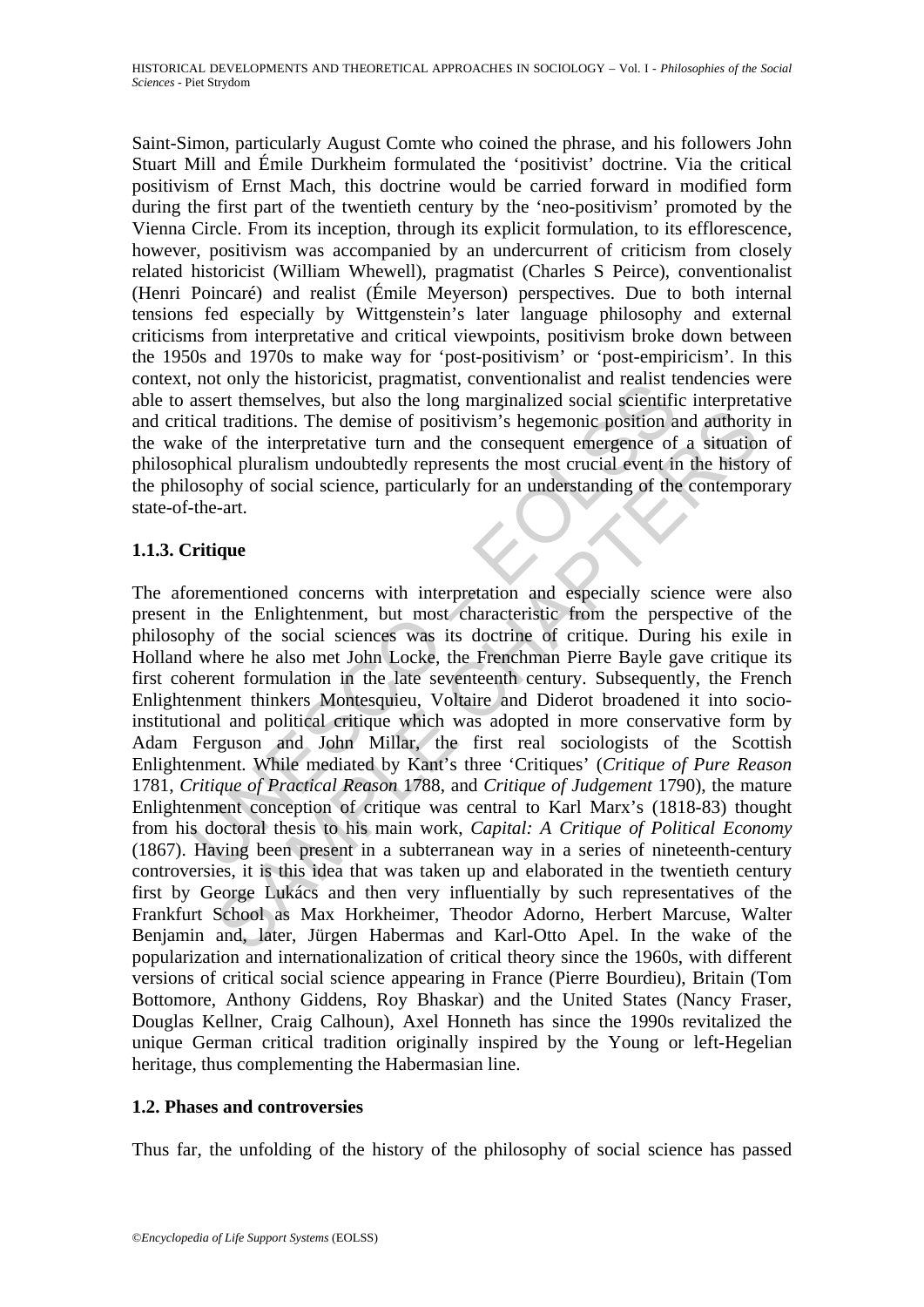through four distinct phases of development. The first phase, which involved the establishment of the three broad directions, took off around 1840 and came to an end with the outbreak of World War I. The second phase during which these different directions became consolidated started directly after the war and continued until the early 1950s. That same decade saw the opening of the third phase which culminated in the significant transformative events of the 1960s and came to a close in the next decade. The beginning of the fourth and still current phase can be traced back to the late 1970s that were succeeded by two decades of new departures which stretch into the twenty-first century.

In each phase, it is possible to identify not only the three above-mentioned directions, but more importantly also their interactions and contestations in controversies in which reflection on the nature of social science became highly visible (see Table 2). These discursive events provide the context within which the established directions interrelate, the central philosophical issues are highlighted, new departures are spawned and from which distinct positions or philosophies emerge. Consideration of these controversies is therefore essential if one is to gain proper access to the philosophy of social science and to develop an adequate grasp of its history, the perennial issues at stake in it, and its current state.

| but more importantly also their interactions and contestations in controversies in which<br>reflection on the nature of social science became highly visible (see Table 2). These<br>discursive events provide the context within which the established directions interrelate,<br>the central philosophical issues are highlighted, new departures are spawned and from<br>which distinct positions or philosophies emerge. Consideration of these controversies is<br>therefore essential if one is to gain proper access to the philosophy of social science and<br>to develop an adequate grasp of its history, the perennial issues at stake in it, and its<br>current state. |                        |                   |                        |  |  |  |  |  |  |
|------------------------------------------------------------------------------------------------------------------------------------------------------------------------------------------------------------------------------------------------------------------------------------------------------------------------------------------------------------------------------------------------------------------------------------------------------------------------------------------------------------------------------------------------------------------------------------------------------------------------------------------------------------------------------------|------------------------|-------------------|------------------------|--|--|--|--|--|--|
| <b>Phase 1</b>                                                                                                                                                                                                                                                                                                                                                                                                                                                                                                                                                                                                                                                                     | <b>Phase 2</b>         | <b>Phase 3</b>    | <b>Phase 4</b>         |  |  |  |  |  |  |
| 1840-1914                                                                                                                                                                                                                                                                                                                                                                                                                                                                                                                                                                                                                                                                          | 1920s-1950s            | 1950-1970s        | 1970s-2000s            |  |  |  |  |  |  |
| 1 Haym-Twesten                                                                                                                                                                                                                                                                                                                                                                                                                                                                                                                                                                                                                                                                     | 5 Sociology of         | 8 Functionalist 1 | 13 Constructivist-     |  |  |  |  |  |  |
| 2 Methodenstreit                                                                                                                                                                                                                                                                                                                                                                                                                                                                                                                                                                                                                                                                   | knowledge              | 9 Methodological  | Realist                |  |  |  |  |  |  |
| (Explanation-                                                                                                                                                                                                                                                                                                                                                                                                                                                                                                                                                                                                                                                                      | 6 Explanation-         | individualist 2   | 14 Deconstructionist   |  |  |  |  |  |  |
| Understanding                                                                                                                                                                                                                                                                                                                                                                                                                                                                                                                                                                                                                                                                      | <b>Understanding 2</b> | 10 Explanation-   | 15 Functionalist 2     |  |  |  |  |  |  |
| 1)                                                                                                                                                                                                                                                                                                                                                                                                                                                                                                                                                                                                                                                                                 | 7 Methodological       | Understanding 3   | 16 Feminist            |  |  |  |  |  |  |
| 3 Werturteilstreit                                                                                                                                                                                                                                                                                                                                                                                                                                                                                                                                                                                                                                                                 | individualist 1        | i) Rationality    | 17 Pragmatist          |  |  |  |  |  |  |
| 4 Pragmatist-                                                                                                                                                                                                                                                                                                                                                                                                                                                                                                                                                                                                                                                                      |                        | ii) Popper-Kuhn   | 18 Critical theory     |  |  |  |  |  |  |
| Interpretativist                                                                                                                                                                                                                                                                                                                                                                                                                                                                                                                                                                                                                                                                   |                        | iii) Positivist   | 19 Rational choice     |  |  |  |  |  |  |
|                                                                                                                                                                                                                                                                                                                                                                                                                                                                                                                                                                                                                                                                                    |                        | iv) Habermas-     | 20 Cognitivist         |  |  |  |  |  |  |
|                                                                                                                                                                                                                                                                                                                                                                                                                                                                                                                                                                                                                                                                                    |                        | Gadamer           | 21 Naturalist          |  |  |  |  |  |  |
|                                                                                                                                                                                                                                                                                                                                                                                                                                                                                                                                                                                                                                                                                    |                        | 11 Structuralist  | 22 Infra-individualist |  |  |  |  |  |  |
|                                                                                                                                                                                                                                                                                                                                                                                                                                                                                                                                                                                                                                                                                    |                        | 12 Habermas-      | 23 Public sociology    |  |  |  |  |  |  |
|                                                                                                                                                                                                                                                                                                                                                                                                                                                                                                                                                                                                                                                                                    |                        | Luhmann           |                        |  |  |  |  |  |  |
|                                                                                                                                                                                                                                                                                                                                                                                                                                                                                                                                                                                                                                                                                    |                        |                   |                        |  |  |  |  |  |  |

Table 2: Major Phases and Controversies

An initial overview of the development of the philosophy of social science can be obtained by bringing together a few basic pieces of information provided above.

Subsequent to the emergence of the science, hermeneutic and critical traditions in the early modern period, the science tradition in the form of positivism gained a dominant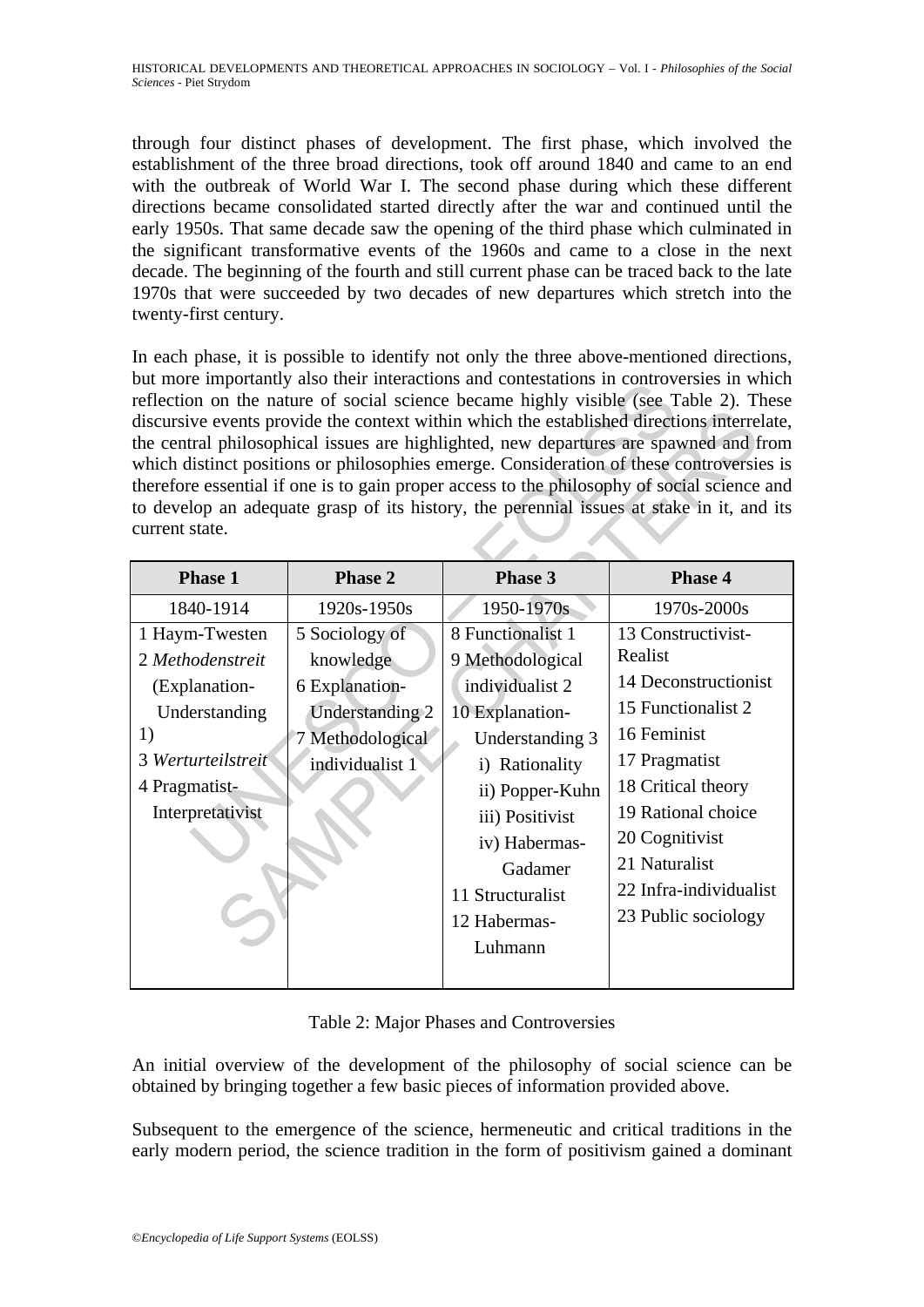position in the philosophy of social science, especially through the efforts of Comte and his followers. As a result, both the hermeneutic and critical traditions became marginalized, with the latter in addition suffering deliberate suppression. That these two traditions had not been fatally wounded, however, is borne out not only by the intermittent controversies in which they engaged against each other and especially against positivism, but also by their eventual emergence into the mainstream view in the 1960s. It is at this point that we witness a series of transformative controversies which led to the demise of the hegemony and authority of positivism, marked by the interpretative turn in the social sciences and the new post-empiricist situation. The decks having been cleared, the marginalized traditions reasserted themselves and a whole range of new departures characteristic of the late twentieth and twenty-first centuries made their appearance. They built on the available presuppositions by selectively and innovatively extrapolating, refining and combining elements from the three basic directions (see Table 3).

| centuries made their appearance. They built on the available presuppositions by<br>selectively and innovatively extrapolating, refining and combining elements from the<br>three basic directions (see Table 3). |                   |                    |                         |                                                     |                                                                                                                                                                                                      |  |  |  |
|------------------------------------------------------------------------------------------------------------------------------------------------------------------------------------------------------------------|-------------------|--------------------|-------------------------|-----------------------------------------------------|------------------------------------------------------------------------------------------------------------------------------------------------------------------------------------------------------|--|--|--|
| 1840                                                                                                                                                                                                             | 1850              | 1900               | 1950                    | 1960s                                               | 2000                                                                                                                                                                                                 |  |  |  |
|                                                                                                                                                                                                                  |                   |                    | breakdown               |                                                     |                                                                                                                                                                                                      |  |  |  |
| Dominant<br>Positivistic<br>Tradition:                                                                                                                                                                           | Old<br>Positivism | Neo-<br>Positivism |                         | Post-Empiricism<br>Interpretative<br>turn Pluralism | Reconstituted<br>Science<br>Tradition                                                                                                                                                                |  |  |  |
| Marginalized<br>Interpretative<br>Tradition:                                                                                                                                                                     | Hermeneutics      | Phenomenol<br>ogy  | Language<br>Philosophy  |                                                     | Resurgent<br>Interpretative<br>Tradition                                                                                                                                                             |  |  |  |
| Marginalized<br>Critical<br>Tradition:                                                                                                                                                                           | Marx              | Lukács             | <b>Frankfurt School</b> |                                                     | Resurgent<br>Critical<br>Tradition                                                                                                                                                                   |  |  |  |
|                                                                                                                                                                                                                  |                   |                    |                         |                                                     | <b>New</b><br><b>Departures:</b><br>Realism<br>Constructivis<br>m<br>Deconstructio<br>nism<br>Functionalis<br>m<br>Feminism<br>Pragmatism<br>Critical<br>Theory<br>Rational<br>Choice<br>Cognitivism |  |  |  |

Table 3: Timeline of the Philosophy of Social Science

Having established an anticipatory overview of the philosophy of social science, we now have a foil against which to present a more detailed account in the following paragraphs. Sections 2 and 3 are respectively devoted to the emergence of the most important philosophies of the social sciences in the context of the major phases and controversies, and to the formal outcome of these developments. In section 4, it then becomes possible to focus in particular on the leading contemporary philosophies.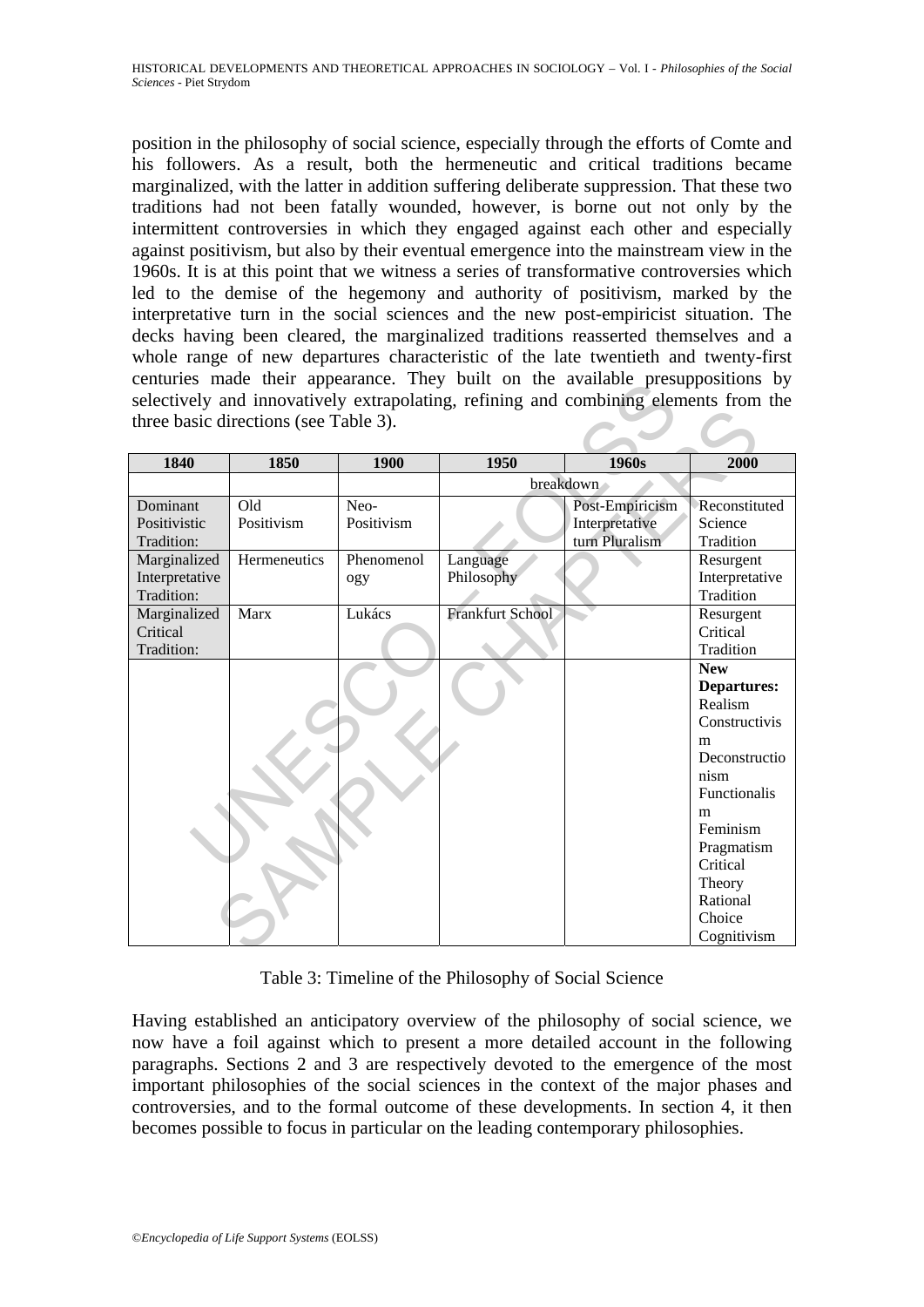# **2. Vicissitudes of the Philosophy of Social Science**

## **2.1. First phase: 1840-1914**

Since the late eighteenth century, impulses from the above-mentioned sources continued to feed into the social sciences and philosophical reflection upon them. In the first phase, therefore, we witness the emergence of three relatively distinct philosophies of social science. The first one, which was strongly influenced by natural science, took the form of classical positivism as represented by Comte, J. S. Mill and Durkheim, among others. The second one, which stemmed from the Enlightenment and German idealism, left-Hegelianism in particular, was represented by Marx who was by no means oblivious of the idea of science yet stressed critique. The third one, which adopted a historical, cultural or human scientific perspective, was represented by Droysen, Dilthey, Windelband and Rickert, who focused on understanding or interpretation in opposition to the natural scientific or classical positivist notion of explanation. This is the line on which Weber drew toward the close of this phase.

Is or in teach or sciente yet suessed curique. The final one, we<br>all, cultural or human scientific perspective, was represented.<br>
Windelband and Rickert, who focused on understanding or in<br>
ion to the natural scientific or indelband and Rickert, who focused on understanding or interpretatio<br>findelband and Rickert, who focused on understanding or interpretatio<br>to the natural scientific or classical positivist notion of explanation. The<br>which Philosophical reflection on the social sciences during the nineteenth century developed in dependence on the institutionalization of distinct disciplines in the context of the university revolution which started in Germany. History was the first to be established in 1810 in Berlin, followed by economics in 1870 in England, anthropology in 1892 in the United States and, after an abortive attempt in France between 1830 and 1850, sociology was eventually set up as an independent and recognized discipline in 1892 in the United States, 1913 in France and 1918 in the German-speaking world. Typically, these events were accompanied by controversies in which competing philosophical justifications for social science were played out against one another. The scene for these debates, however, was set by the dominant natural scientific perspective which helped the positivistic philosophy to gain the upper-hand in the social sciences. Its adversaries were thus compelled to more or less share some of its assumptions. Politically speaking, the broadly liberal hegemony exercised by capitalism and the state together which underpinned the positivist tradition subordinated both the conservative and romantic sources on which the interpretative tradition drew as well as the radical socialist and especially left-Hegelian ones to which the critical tradition appealed.

The first controversy to erupt once Comte's *Cours de philosophie positive* (1840-42) and Mill's *System of Logic* (1843) had secured positivism is the dispute of the late 1850s between Rudolph Haym, a left-Hegelian critic, and Karl Twesten, a liberal positivist. It was the watershed that cleared the way for the important historicistpositivist controversy which brought the interpretative philosophy to the fore in opposition to positivism. The latter controversy passed through several phases. It was initiated by Droysen in 1858 with his proposal for an interpretative or 'understanding' by contrast to an 'explanatory' history. Then it was decisively amplified and generalized in 1883 by two contributions: Dilthey's founding of the '*Geisteswissenschaften*' on the methodology of hermeneutic understanding in opposition to the explanatory natural sciences, and Gustav Schmoller's justification of economics as a historical-descriptive discipline rather than a realist-empirical one focusing on exact laws. In the 1890s, finally, it bloomed into a full-scale epistemological-methodological dispute, the socalled '*Methodenstreit*', which continued to rage until the outbreak of World War I. It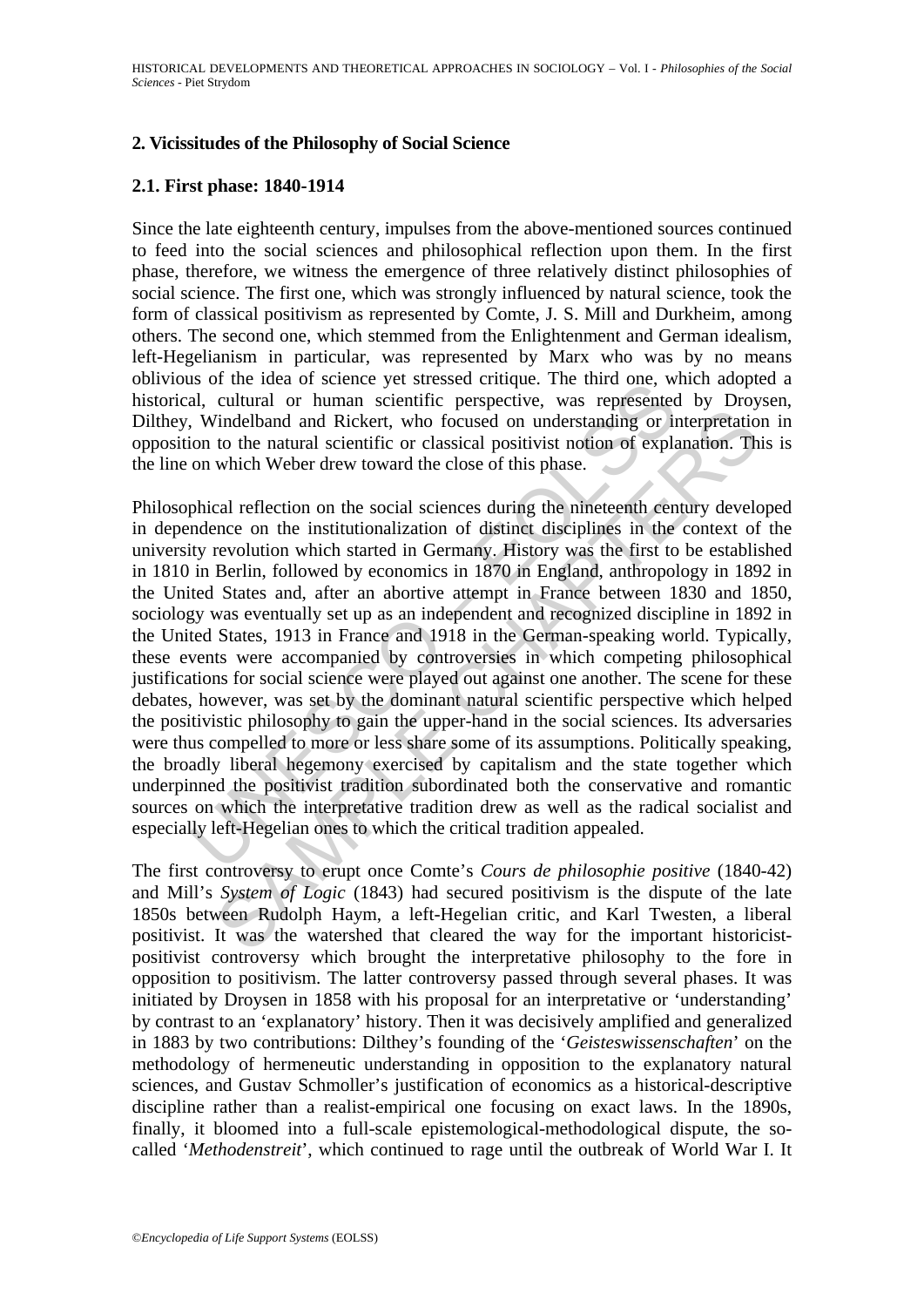can be regarded as the first explanation-understanding controversy. The propensity of both conservatives and radicals to bring values into play in social science, the former religious and the latter political considerations, gave rise to a secondary strain of this controversy, the so-called '*Werturteilstreit*' or value judgment dispute of the years 1909 to 1914.

Weber's methodological writings which were aimed at establishing a conception of social science able to mediate between positivism and intuitionism, or explanation and understanding, and at resolving the issue of values in social scientific practice, are usually regarded as the culmination point of the first phase in the development of the philosophy of social science. In broader perspective, however, it is clear that the *Methodenstreit* in Germany generated resonances and could count on fruitful contact points abroad, especially in the United States. The complex relations among neo-Kantianism, hermeneutics, left-Hegelianism and the philosophy of life, on the one hand, and Peirce and William James' pragmatism and George Herbert Mead's related interactionist social psychology, on the other, were central to what Habermas has called 'the overwhelmingly productive American-German encounter' of the late nineteenth and early twentieth century – what could perhaps be called the pragmatist-interpretative debate. Without this discursive event, like the other controversies, the subsequent development of the philosophy of social science cannot be adequately understood.

# **2.2. Second phase: 1920s-early 1950s**

*ensireu* in Gerinaly generated resonances and count on<br>abroad, especially in the United States. The complex relation<br>ism, hermeneutics, left-Hegelianism and the philosophy of life, on<br>irce and William James' pragmatism an n, hermeneutics, left-Hegelianism and the philosophy of life, on the one h<br>and William James' pragmatism and the philosophy of life, on the one h<br>and William James' pragmatism and George Herbert Mead's relative<br>helmingly p Although positivism strengthened its hegemonic hold in the post-Word War I period by transforming itself into neo-positivism, all three basic strands of the philosophy of social science nevertheless maintained their presence during the second phase. The critical tradition received a revitalizing boost through the formal establishment of the Institute for Social Research in Frankfurt. Due to its intensifying conflict with positivism, however, the interpretative tradition enjoyed a greater degree of visibility than the critical tradition from a mainstream perspective. Simultaneously, several nuances were introduced through the more or less subtle extrapolation, internal differentiation and elaboration of the three traditions. As in the previous case, various controversies provide windows on the development of this phase.

In the light of several developments around the turn of the century, it became apparent in the early twentieth century just how problematic and limited nineteenth-century positivism actually was. Of particular importance were the logical analyses of such authors as Gottlob Frege, Charles Peirce, Husserl, G. E. Moore and Bertrand Russell, which questioned psychologism in favor of stressing the role of language. By the 1920s, these perceptions consolidated into a new program which was given formulation under the title of neo-positivism. It was promoted by the Vienna Circle, a group of philosophers in Austria and Germany who emigrated to Britain and the United States under pressure of the Nazi rise to power and thus gave positivism wide currency in the English-speaking world. Major social scientifically relevant representatives included Wittgenstein, Ernst Nagel, Carl Hempel and Karl Popper. Due to the general perception of the importance of language in knowledge production, which classical positivism ignored, neo-positivism's internal development from 'logical atomism' through 'logical positivism' to 'ordinary language analysis', which spelled the demise of positivism by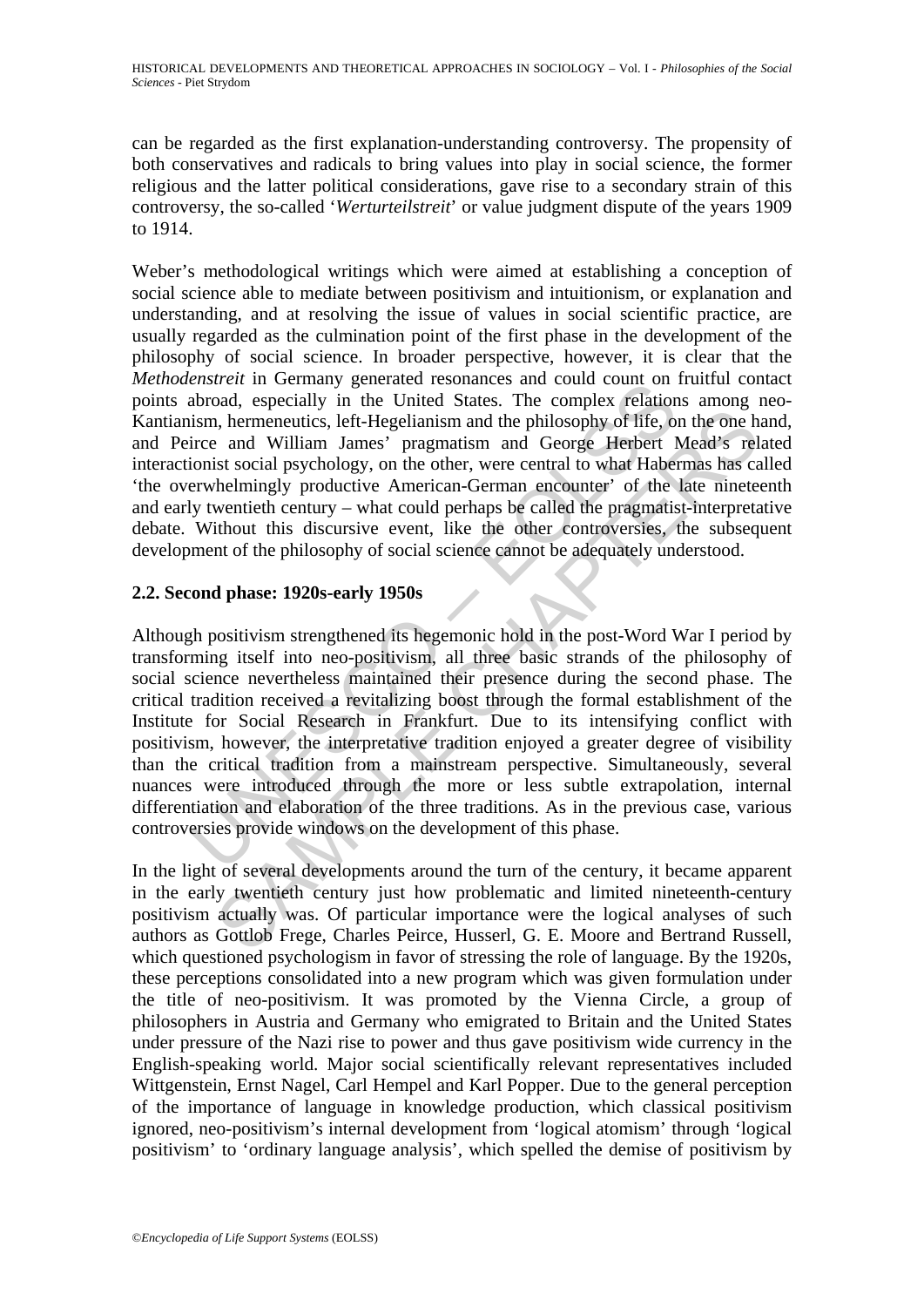the 1950s and 1960s, followed the elaboration of the philosophy of language.

In the post-WWI period, a pragmatist philosophy of social science came into its own. This was made possible by Peirce and James's founding of pragmatism as well as John Dewey and Mead's transferal of it to the social sciences. Although, like positivism, it also sprang from the science tradition, it quite sharply differed from the former due to Peirce's left-Hegelian emphasis on world-creation through intelligent action. The interactionist quality of pragmatism, particularly well articulated by Mead, owes something to the productive exchange between American pragmatism and the German interpretative tradition as represented by Dilthey and Simmel. Over and above the conservatism of the latter tradition, however, Mead's position was typically pragmatist in so far as he maintained the link between cognition and action, theory and practice, and knowledge and ethics. The interpretative philosophy of social science underpinning the later symbolic interactionist movement is heavily indebted to Mead, but it dropped the general pragmatist concern with evolution, influenced by Charles Darwin, and thus the material substrate of communication. In this respect, the important interactionist contribution of Jean Piaget, who worked as a sociologist for almost twenty years before gaining fame as a cognitive psychologist, is in a sense closer to the original pragmatist philosophy of social science than is symbolic interactionism.

as he infinited un time between togintum and action, nevoted by the solution with a solution and action, nevoted and entirect symbolic interactionist movement is heavily indebted to Mead, real pragmatist concern with evolu mobile interactions movement is heavily indebted to Mead, but it drop<br>mbolic interactions movement is heavily indebted to Mead, but it drop<br>pragmatist concern with evolution, influenced by Charles Darwin, and<br>al a ubstrate Another development of the 1920s from within the science tradition, particularly psychology, and hence related to positivism was John B. Watson's behaviorism. It was so compelling that Mead felt obliged to present his own position as 'social behaviorist', but with this decisive difference that he insisted that it was not sufficient to take the external manifestations of social acts and interaction or communication into account. Characteristically, he argued that mind or the inner phase of such processes cannot and should not be excluded. In the late 1930's, Burrhus F. Skinner cast behaviorism in a form that for some decades to come proved extremely influential in American social science in particular.

The perception of Weber's contribution as a seminal achievement was reinforced by the posthumous publication of his methodological essays in 1922. Although he had sought to mediate between and thus to give recognition to both understanding and explanation, his program for a so-called 'understanding sociology' ('*verstehende Soziologie*') contributed to the continuation and even intensification of the competition between the interpretative tradition and positivism. It proved to be an important starting point for the second explanation-understanding controversy which tentatively started in the late 1920s and then flared up in particular between the 1940s and 1950s. Karl Mannheim based his program for the 'sociology of knowledge' on an interpretative philosophy, partly inspired by Weber, which he played out against the natural sciences. Alfred Schutz's very influential phenomenological buttressing of Weber's interpretative sociology in the early 1930s provided the basis not only for a spectacular advancement of the interpretative tradition, but also for a conflict with positivists such as Hempel and Nagel as well as with Talcott Parsons, the leading functionalist who methodologically nevertheless shared some basic positivist assumptions.

The 1920s also saw the institutionalization of the critical theory of the Frankfurt School. Philosophically, Georg Lukács prepared the way for it in the immediate post-WWI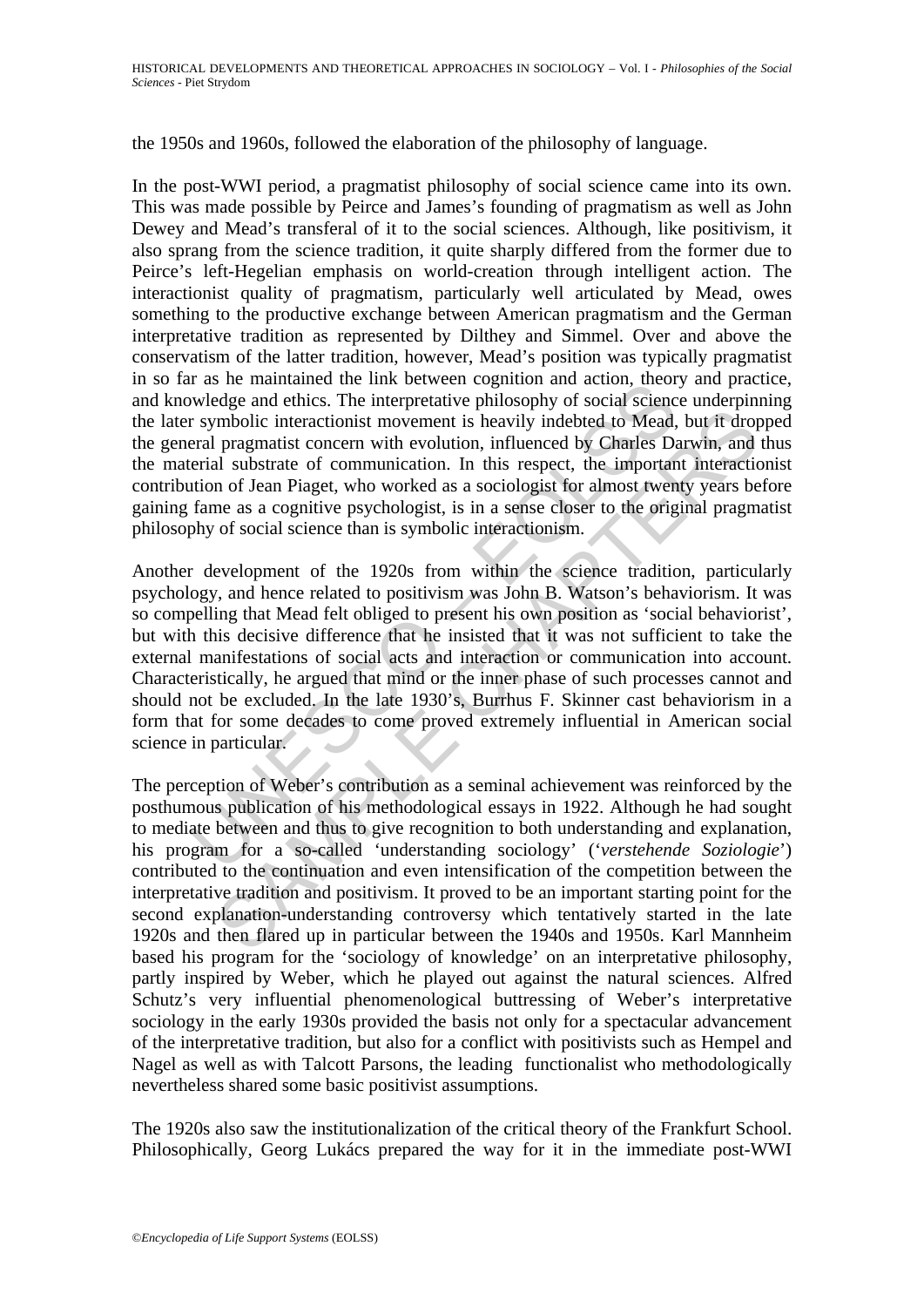period when he broke with Weber and interpretative social science in favor of a Hegelian-Marxist philosophy, what may be called a standpoint epistemology, which gave priority to the working class viewpoint in the production of social scientific knowledge. The Frankfurt School's first object of systematic critique was the sociology of knowledge. Horkheimer, Marcuse and others' concerted attack against Mannheim's relativism gave rise to the wide-ranging sociology of knowledge dispute of the late 1920s and 1930s, which unmistakably demonstrated their collective commitment to a normatively-pregnant critical position. Upon becoming director in 1930, Horkheimer produced a series of tradition-defining essays outlining the Institute's program in which he relentlessly exposed the epistemological, ontological, methodological and practical limits of the conventional conceptions of social science of the time. 'Critical theory' as 'interdisciplinary materialism' was sharply contrasted with 'traditional theory' which included not only positivism but also the idea of social science as cultural science, particularly interpretative social science, irrespective of whether based on neo-Kantianism, hermeneutics or phenomenology. Through the 1930s, this strategic intervention was supported and reinforced by a second series of articles on the relation of critical theory, philosophy and psychoanalysis penned by prominent members of the School, including Adorno, Marcuse and Erich Fromm.

Supplied To the main and Supply contracted with diamonal main and any interesting in the dial of only positivism but also the idea of social science as carly interpretative social science, irrespective of whether bism, her Transmission in the photometric social science, irrespective of whether based on a hermeneutics or phenomenology. Through the 1930s, this strated and terrical or phenomenology. Through the 1930s, this strated may asympored Another trend that emerged during the interwar period is functionalism. It stemmed from the anthropological analysis of particular cultures (Richard Thurnwald, Alfred Radcliffe-Brown, Ralph Linton) and the sociological analysis of social and cultural structures (Durkheim), and became consolidated between the late 1930s and early 1950s in conjunction with general systems theory. While built on certain neo-positivistic assumptions defended by Ernst Nagel and Richard Rudner, the system theoretical 'structural-functionalism' of Parsons, and to a lesser degree of Robert K. Merton's, became the paradigmatic example of social scientific functionalism by the midtwentieth century. It made available a starting point for one of the major controversies at the outset of the next phase in the development of the philosophy of social science.

The second phase also witnessed the first shots in the protracted debate about methodological individualism which would come into its own in the next phase.



#### **Bibliography**

- - -

Apel, K.-O. (1984). *Understanding and Explanation*, 293pp., Cambridge, MA: MIT Press. [A wideranging transcendental-pragmatic account of a pluralistic philosophy of social science in which pride of place is given to critical social science].